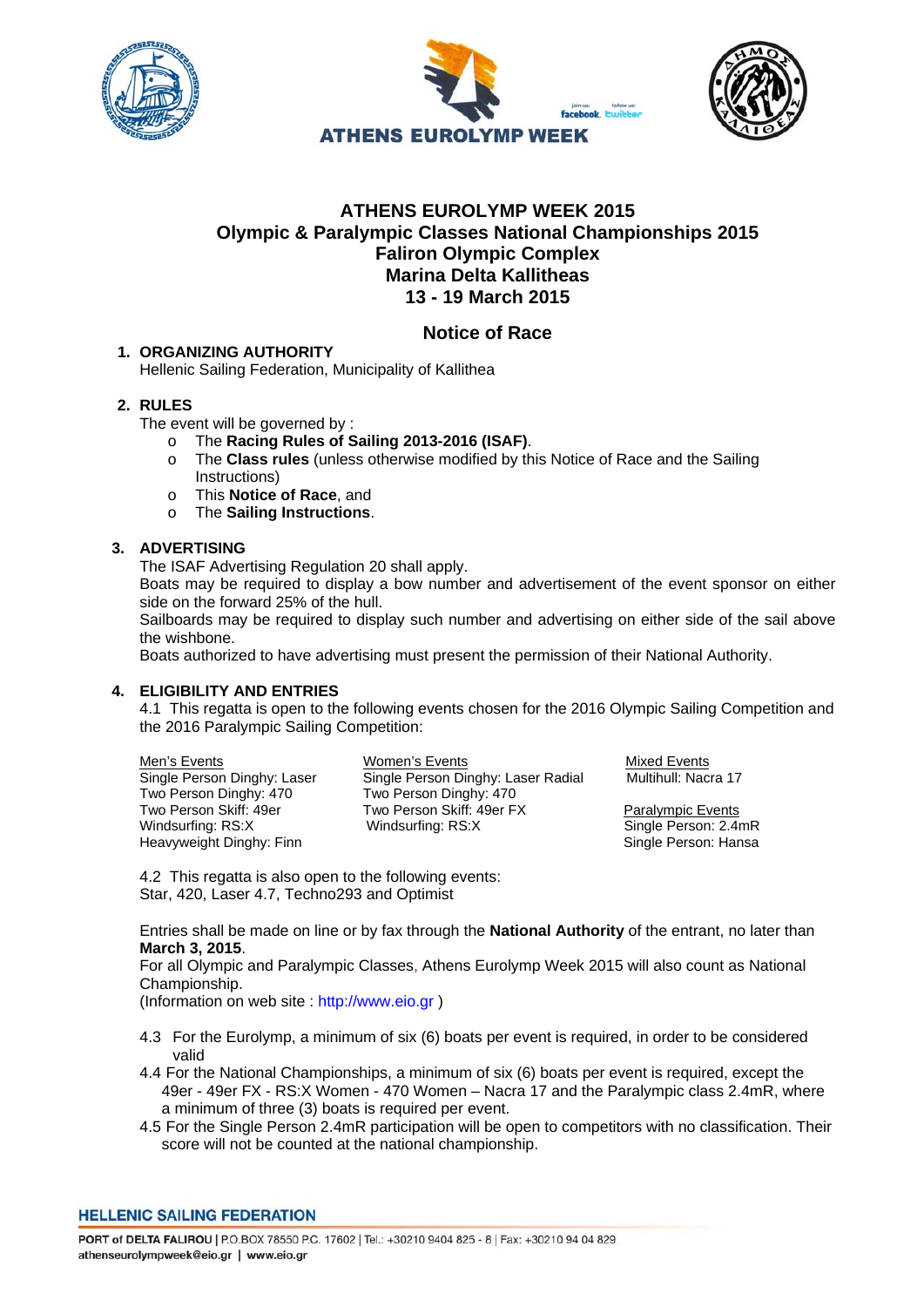





# **ENTRY FEES**

- o **Double handed:** 80 €
- o **Single-handed and board:** 50 €
- 
- o **420:** 40 € o **Laser 4,7/Techno293/Optimist :** 20 €

**Entry fees can be paid by Bank Transfer to: NATIONAL BANK OF GREECE STADIOU BRANCH ACCOUNT NUMBER : 080/48068590 IBAN : GR04 0110 0800 0000 0804 8068 590 SWIFT l (BIC) ETHNGRAA or UPON ARRIVAL BY CASH ONLY** 

## **5. SCHEDULE OF RACES**

| <b>Saturday</b> | March 14th | 09:30 - 18.00 Registration |                                                         |
|-----------------|------------|----------------------------|---------------------------------------------------------|
| <b>Sunday</b>   | March 15th |                            | 11:00 RACES                                             |
| <b>Monday</b>   | March 16th |                            | 11:00 RACES                                             |
| <b>Tuesday</b>  | March 17th |                            | 11.00 RACES                                             |
| Wednesday       | March 18th |                            | 11.00 RACES                                             |
| <b>Thursday</b> | March 19th |                            | 11:00 MEDAL RACES/RACES<br><b>Prize Giving Ceremony</b> |

Competitors and Team Leaders shall complete on-site registration forms at the Registration Office on **Saturday 14th March 09:30 to 18:00. Competitors not registered within this time will not be entered.** 

Sailing Instructions will be available at the registration desk.

|  |  | For the Optimist, Laser 4.7, Techno293 and 420 classes the schedule of races is: |
|--|--|----------------------------------------------------------------------------------|
|--|--|----------------------------------------------------------------------------------|

| ישו שטאו וס טאווטט שווט טעשוט טבו שווא טבעטוווטביט מוועדונוען וועס די ווי ווי שטווווישט שוו |            |  |                           |  |  |
|---------------------------------------------------------------------------------------------|------------|--|---------------------------|--|--|
| Friday                                                                                      | March 13th |  | 9.00–12.00   Registration |  |  |
| Friday                                                                                      | March 13th |  | 13:00   RACES             |  |  |
| <b>Saturdav</b>                                                                             | March 14th |  | 11:00   RACES             |  |  |
| <b>Sunday</b>                                                                               | March 15th |  | 11:00   RACES             |  |  |

5.1 On Thursday March 19<sup>th</sup> medal races are scheduled for Olympic Classes with more than 10 competitors. Classes with less than 10 competitors will continue fleet racing. There will be no racing for the competitors who did not qualify for the medal race

#### **6. RACING FORMAT**

Courses will be of the same, as possible, configuration as those proposed for the Olympic Games.

#### **7. SAIL NUMBERS**

Boats shall use the approved Nationality Code Letters on their sails as required by Appendix G. Competitors may be required to wear bibs (which will be provided by Organizing Authority). In alteration of their Class Rules, the national letters and boat numbers on the sails shall apply for all classes according to RRS G1.1.

#### **8. EQUIPMENT INSPECTION**

A boat or equipment may be inspected at any time for compliance with the class rules and sailing instructions.

On the water, a boat can be instructed by a race committee Equipment Inspector/Measurer to proceed immediately to a designated area for inspection.